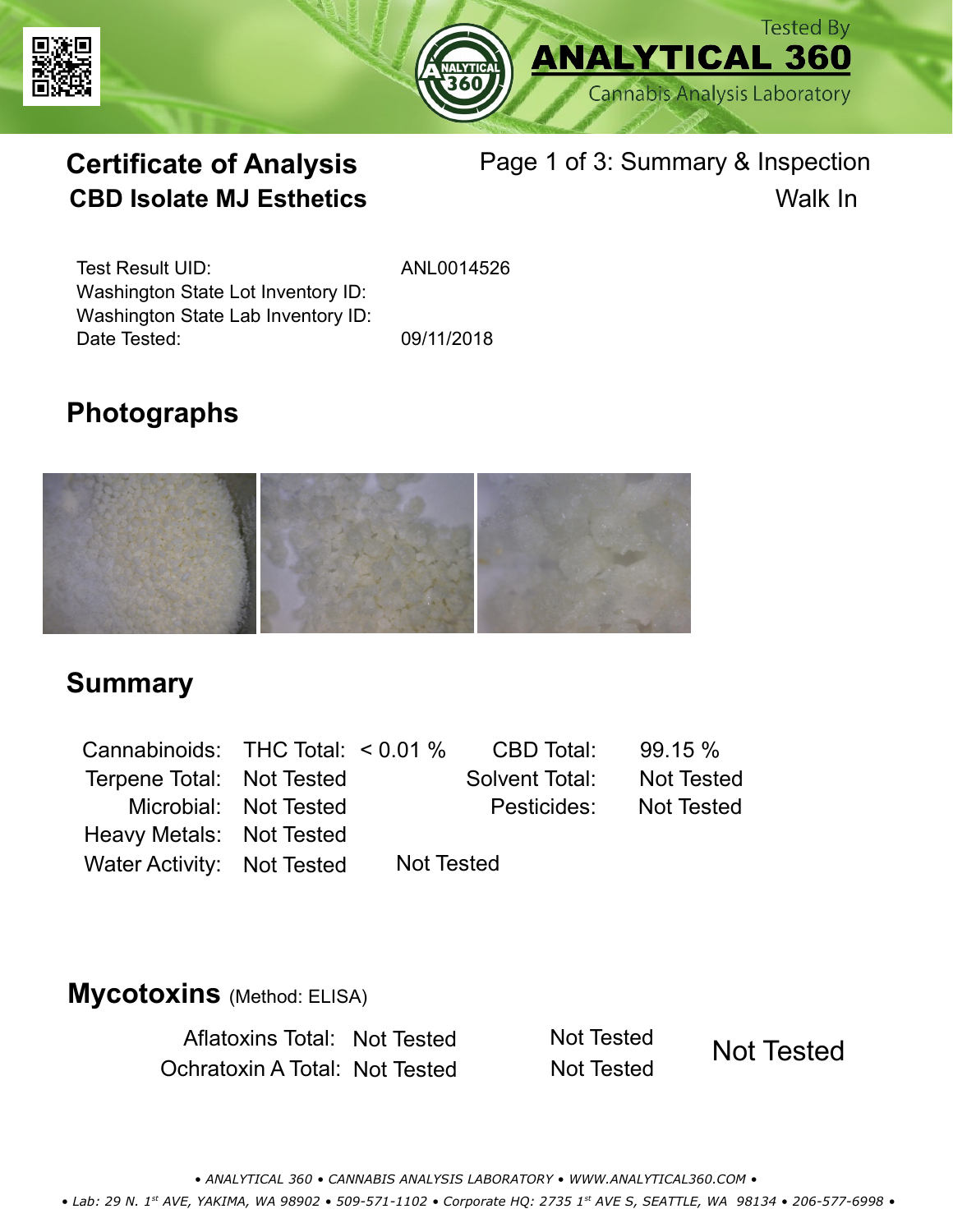



# **Certificate of Analysis** Page 2 of 3: Potency **CBD Isolate MJ Esthetics** Walk In

| Test Result UID:                   | ANL0014526 |
|------------------------------------|------------|
| Washington State Lot Inventory ID: |            |
| Washington State Lab Inventory ID: |            |
| Date Tested:                       | 09/11/2018 |

### **Cannabinoid Profile** (Method: HPLC-DAD)

|                                                                                                   | CBG-A                                         | $< 0.01$ mg/g | < 0.01 % |
|---------------------------------------------------------------------------------------------------|-----------------------------------------------|---------------|----------|
|                                                                                                   | <b>CBG</b>                                    | $< 0.01$ mg/g | < 0.01 % |
|                                                                                                   | <b>CBG TOTAL</b><br>$(CBG-A * 0.878 + CBG)^1$ | $< 0.01$ mg/g | < 0.01 % |
|                                                                                                   | $\Delta$ 9-THC-A                              | $< 0.01$ mg/g | < 0.01 % |
|                                                                                                   | $\Delta$ 9-THC                                | $< 0.01$ mg/g | < 0.01 % |
|                                                                                                   | $\Delta$ 9-THCV                               | $< 0.01$ mg/g | < 0.01 % |
|                                                                                                   | $\Delta$ 8-THC                                | $< 0.01$ mg/g | < 0.01 % |
|                                                                                                   | <b>CBN</b>                                    | $< 0.01$ mg/g | < 0.01 % |
|                                                                                                   | <b>THC-TOTAL</b><br>$(THC-A * 0.877 + THC)^1$ | $< 0.01$ mg/g | < 0.01 % |
|                                                                                                   | CBD-A                                         | $< 0.01$ mg/g | < 0.01 % |
|                                                                                                   | <b>CBD</b>                                    | 991.47 mg/g   | 99.15 %  |
|                                                                                                   | CBDV-A                                        | $< 0.01$ mg/g | < 0.01 % |
|                                                                                                   | <b>CBDV</b>                                   | $< 0.01$ mg/g | < 0.01 % |
|                                                                                                   | <b>CBD-TOTAL</b><br>$(CBD-A * 0.877 + CBD)^1$ | 991.47 mg/g   | 99.15 %  |
|                                                                                                   | CBC                                           | $< 0.01$ mg/g | < 0.01 % |
| <b>ACTIVATED-TOTAL</b><br>$(\Delta 9THC + 9-THCV + \Delta 8THC + CBN + CBD + CBDV + CBC + CBC)^2$ |                                               | 991.47 mg/g   | 99.15 %  |
| <b>TOTAL DETECTED CANNABINOIDS</b><br>(CBDV TOTAL + THC TOTAL + CBD TOTAL + CBG TOTAL + D8THC +   |                                               | 991.47 mg/g   | 99.15 %  |

(CBDV TOTAL + THC TOTAL + CBN + CBC + THCV)

1 - Cannabinoid totals are adjusted to account for the decarboxylation of the cannabinoid acids. The reported total is the amount of the activated cannabinoid that would be if all of the<br>carboxylic acid has been removed th

2 - Cannabinoids that have been activated through decarboxylation (curing/storage of flowers, or heating/cooking of edibles, tinctures, & concentrates)

*• ANALYTICAL 360 • CANNABIS ANALYSIS LABORATORY • WWW.ANALYTICAL360.COM • • Lab: 29 N. 1st AVE, YAKIMA, WA 98902 • 509-571-1102 • Corporate HQ: 2735 1st AVE S, SEATTLE, WA 98134 • 206-577-6998 •*